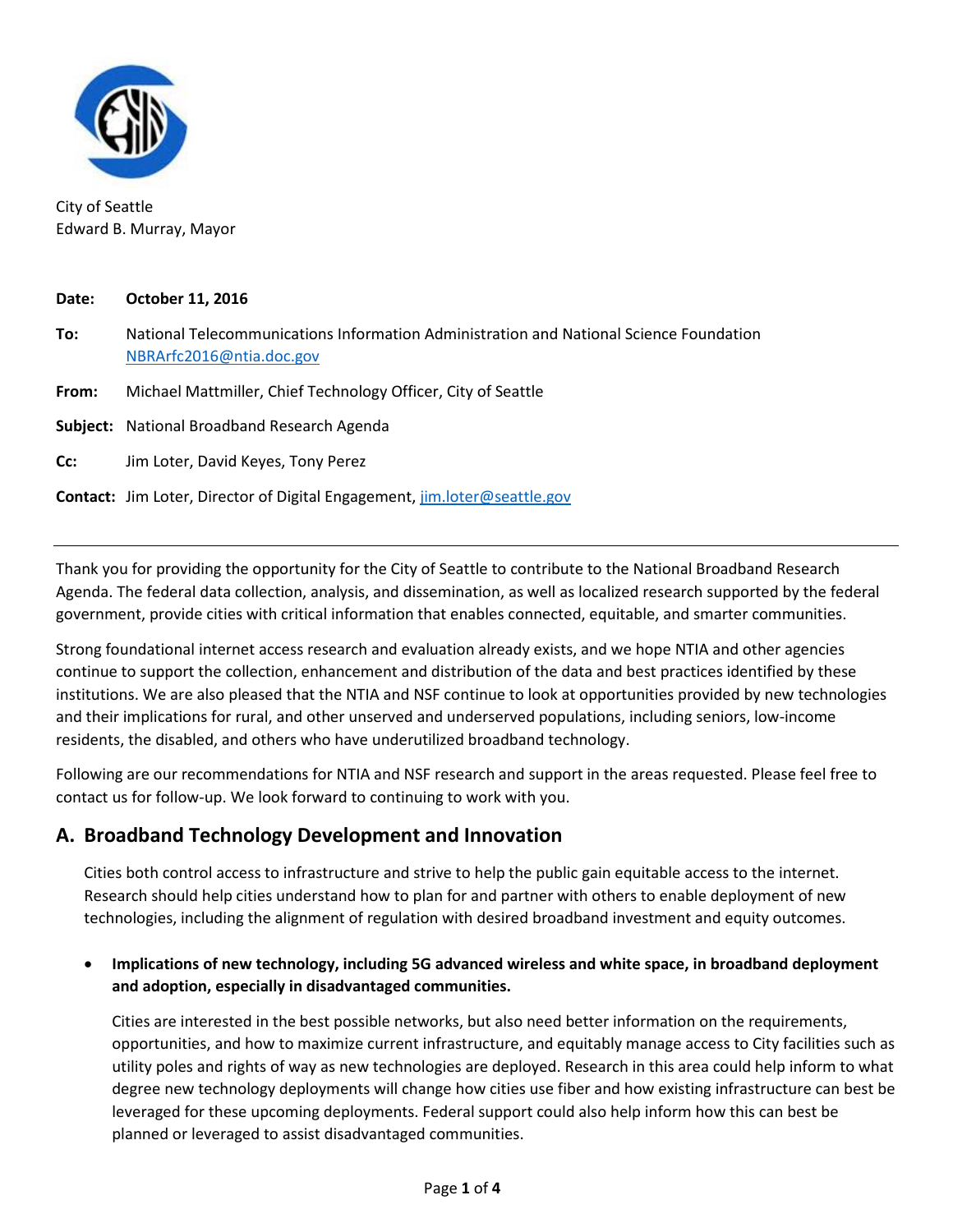• **Research and evaluate models for multiple dwelling unit (MDU) competitive broadband infrastructure and technology management, especially in public, low-income, and mixed-income housing.** 

MDUs generally are not designed or easily modified to enable multiple providers or aggregated services. Public and low-income housing providers are often left on their own to negotiate broadband provider relationships and contracts without knowing best practices, or residents are often left to sort out internet options on their own. Some limited research has been conducted on costing for aggregated service, but there is no set of code or contract best practices, design principles, or central explanation of options. Federal support for research in this area could help drive planning and building for more cost efficient and resident responsive broadband service. It could inform the funder, developers, and builders on best practices and financial models to increase accessible and affordable broadband for MDU residents. It would also help cities consider financing and policy options to promote competitive broadband internet services in MDUs.

• **Research methods for improving assessment of municipal infrastructure and cost forecasting; and barriers to assessment, planning, and implementation of broadband infrastructure**.

Tools and models for jurisdictions to forecast and model options for deploying infrastructure, especially in existing public facilities rights of way, is limited. Additional research and sharing of tools and policies could lower costs and speed infrastructure planning and development, as well as facilitating public-private partnerships.

# **B. Broadband Access and Adoption**

Increase research on effectiveness of discount internet programs, especially the impact of enrollment barriers and other obstacles to adoption that are faced by consumers and community organizations.

• **Adoption rates, best practices, design and standards for low income internet programs.**

There has been significant growth in pricing and design of low-income internet programs, some of which were the result of company mergers regulated by the FCC. While these programs make internet service more affordable, barriers to obtaining the service limit their adoption. The FCC Lifeline broadband program is about to launch and will rely on ISPs and community providers to enroll participants. However, there is little research and dissemination of best practices and effectiveness of pricing schemes, bandwidth provided, caps, program design and enrollment barriers and effectiveness for low income residents. It would also be helpful to have analysis of the business cost of delivering these programs.

• **The role of community-based organizations on technology access and education in broadband access and adoption**

Many community-based organizations work alongside libraries and schools on the front lines of assisting disadvantaged residents with technology access and education. There has been regular surveying and some impact assessment of technology in libraries, but minimal collective or extensive research on the infrastructure, and important role that other community-based intermediaries play in assisting with broadband technology access and adoption. The federal Broadband Technology Opportunity Program (BTOP) supported development of many public computing centers and also has valuable data. Further investigation of the role of and barriers faced by the community-based organizations as intermediaries in fostering broadband adoption and digital literacy would help guide public-private investment and sharing of best practices, as well as facilitate further capacity building. Research of community approaches and applications of technology to foster greater adoption in a culturally competent manner with disadvantaged populations, such as seniors, limited English speakers, disabled, could greatly increase effectiveness in reaching more residents.

## **C. Socioeconomic Impacts**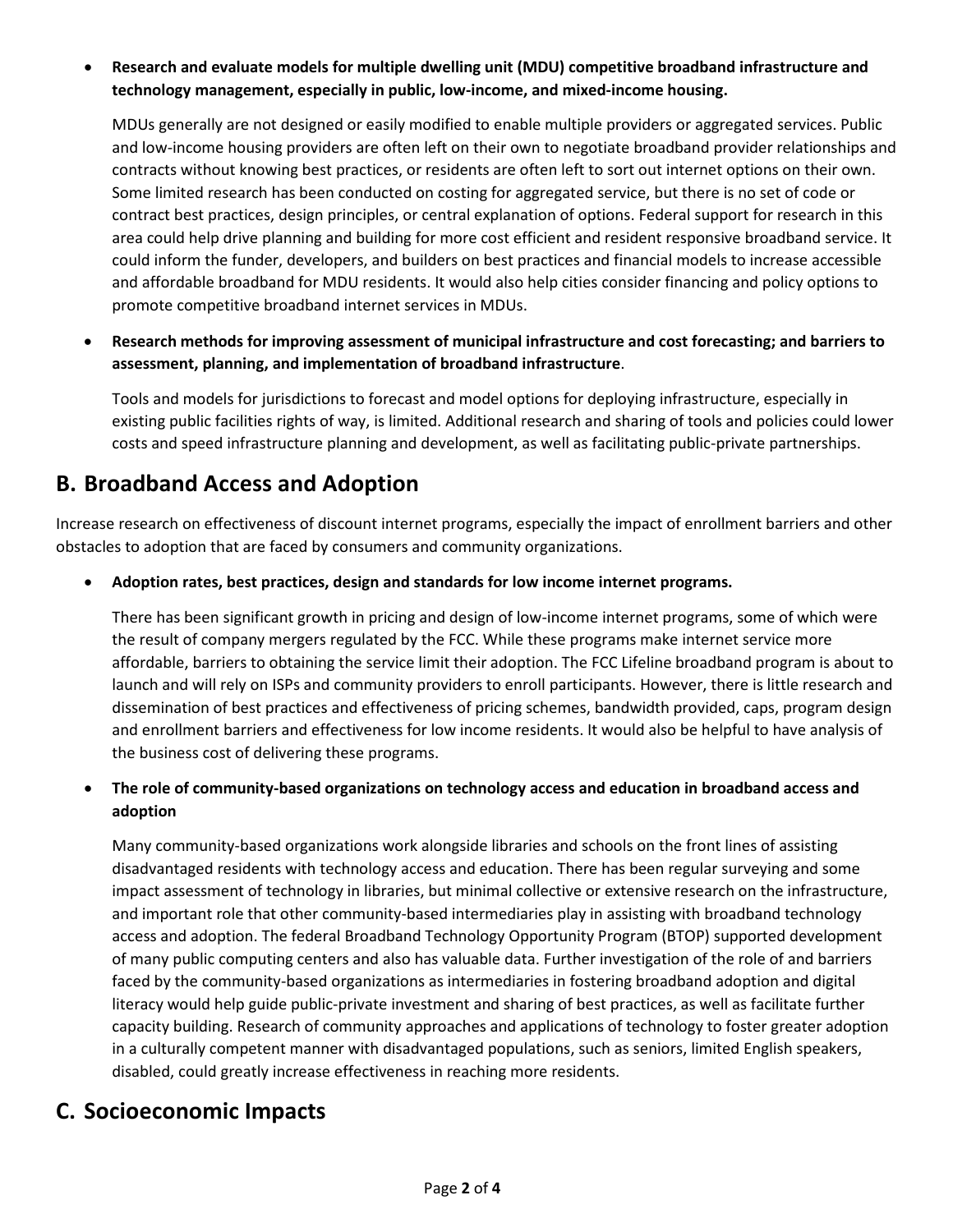Increase research on the economic impacts of broadband and competition in low income communities on individuals, families and neighborhoods.

#### • **Potential for innovation/incubator zones with enhanced broadband linked with broadband adoption efforts in disadvantaged neighborhoods**

There is a need to conduct research and provide documentation on the economic benefit of targeted broadband adoption efforts. Alongside this, linking research on whether high tech development or incubator projects located in proximity to low income communities can help drive broadband adoption and increase skilled local workforce development. Research and analysis on how to equitably link technology industry development areas with broadband adoption for disadvantaged populations could provide both economic data and strategic planning practices that could benefit both aspects.

### • **Evaluation of individual and family economic and social benefits of broadband**

There has been limited research on the overall economic and social benefit to individuals and families resulting from connection to broadband or the impact of differences in levels of connectivity. NTIA and NSF could help foster additional modeling that would help drive further investment and focus of digital inclusion initiatives.

### • **Models for aggregated internet and/or community Wi-Fi/wireless**

It would be helpful to consider models and costs for cooperative purchase or aggregated internet offerings and/or public partnerships providing public wireless access in underserved or disadvantaged communities, including low income housing or neighborhoods.

# **D. Opportunities for Federal Leadership in Data Collection & Research**

The following are priorities and opportunities to improve sharing of research and to enhance cross-disciplinary collaboration and data that would help facilitate research.

#### • **Improve federal tracking and reporting of low income internet offerings and take rates.**

Internet providers share some information about the take rates of their low cost internet programs, however this is not consistent or detailed to a level that would facilitate cities providing targeted enrollment assistance. Through federal programs like HUD ConnectHome we have worked with providers to measure detailed low income program adoption in targeted communities. Expanding this reporting will be critical to identify and addressing areas of internet need as well as measuring adoption of programs like the Lifeline Broadband program.

#### • **Support a research and data consortium on broadband deployment and adoption.**

Federal support for a research consortium of public, educational, private and non-profit sectors would help foster an inventory of research and metrics, further refine measurements and assessment tools, ensure exchange of methodologies and data tools, and could foster clearer identification of key research needs, especially as it concerns disadvantaged residents and communities. This consortium could also serve as a vehicle to partner with federal and state bodies on research seminars and partnerships. Following the NTIA BTOP grants, there was some exchange and hosting on a wiki site of evaluation methods and tools, as well as subsequent Broadband USA workshops.

• **Support further development of a repository for research, evaluation and operational tools, curriculum and other broadband adoption and digital inclusion materials.** 

The NTIA worked with leading digital inclusion experts to develop the taxonomy foundation used in DigitalLiteracy.gov. The University of Washington, City of Seattle, National Digital Inclusion Alliance members, and others worked on prototype models of a public repository of materials. Continuing the collection and